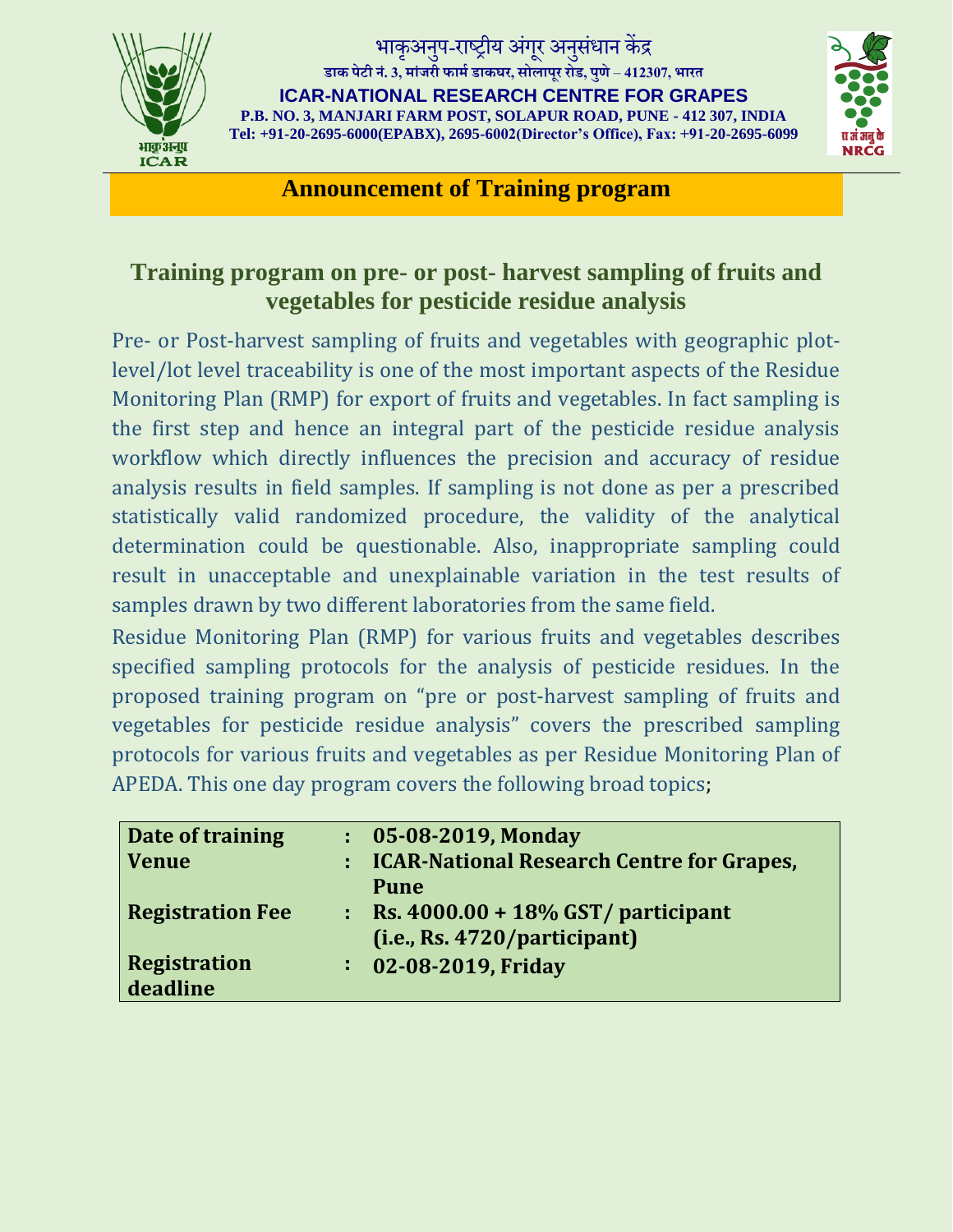| <b>Activity</b>                                        | Date       | Time               |
|--------------------------------------------------------|------------|--------------------|
|                                                        |            |                    |
| Introductory remark and brief overview of the          | 05.08.2019 | $10.00 - 10.15$ am |
| program                                                |            |                    |
| General awareness and regulatory requirement on        | 05.08.2019 | $10.15 - 11.00$ am |
| importance of sampling in pesticide residue            |            |                    |
| analysis                                               |            |                    |
| Method of pre-harvest sampling in grape and            | 05.08.2019 | $11.00 - 12.00$ am |
| pomegranate for pesticide residue analysis             |            |                    |
|                                                        |            |                    |
| Method of post-harvest sampling in other fruits        | 05.08.2019 | $12.00 - 1.00$ pm  |
| and vegetables for pesticide residue analysis          |            |                    |
| <b>Lunch Break</b>                                     | 05.08.2019 | $1.00 - 2.00$ pm   |
| <b>Practical demonstration on pre-harvest sampling</b> | 05.08.2019 | $2.00 - 5.00$ pm   |
| in grape                                               |            |                    |

\*Please e-mail complete filled and signed scan copy of the registration form to **apedanrl@gmail.com on or before 2 nd August, 2019**.

| The Following are the bank details for electronic fund transfer. |                                                                                                                                                               |  |  |
|------------------------------------------------------------------|---------------------------------------------------------------------------------------------------------------------------------------------------------------|--|--|
| <b>Beneficiary Account Name</b>                                  | <b>ICAR UNIT-NRC FOR GRAPES</b>                                                                                                                               |  |  |
| <b>Beneficiary Bank Name</b>                                     | <b>State Bank of India</b>                                                                                                                                    |  |  |
| <b>Beneficiary Bank Branch Address</b>                           | S.No.153/1A/1A/1 Pune Solapur, Rd Opp.<br>Rammanohar Lohia Garden,<br>Kanchangunga Apartments, Mundhwa -<br>Kharadi Rd, Hadapsar, Pune, Maharashtra<br>411028 |  |  |
| <b>Beneficiary Bank A/c No</b>                                   | 11182680031                                                                                                                                                   |  |  |
| <b>Type of Bank A/c</b>                                          | <b>Saving</b>                                                                                                                                                 |  |  |
| <b>IFSC</b> Code of the bank                                     | <b>SBIN 0009062</b>                                                                                                                                           |  |  |
| <b>MICR Code</b>                                                 | 411002041                                                                                                                                                     |  |  |
| <b>Bank Branch Code</b>                                          | 09062                                                                                                                                                         |  |  |
| GST No.                                                          | 27AAABN0316L1ZP                                                                                                                                               |  |  |